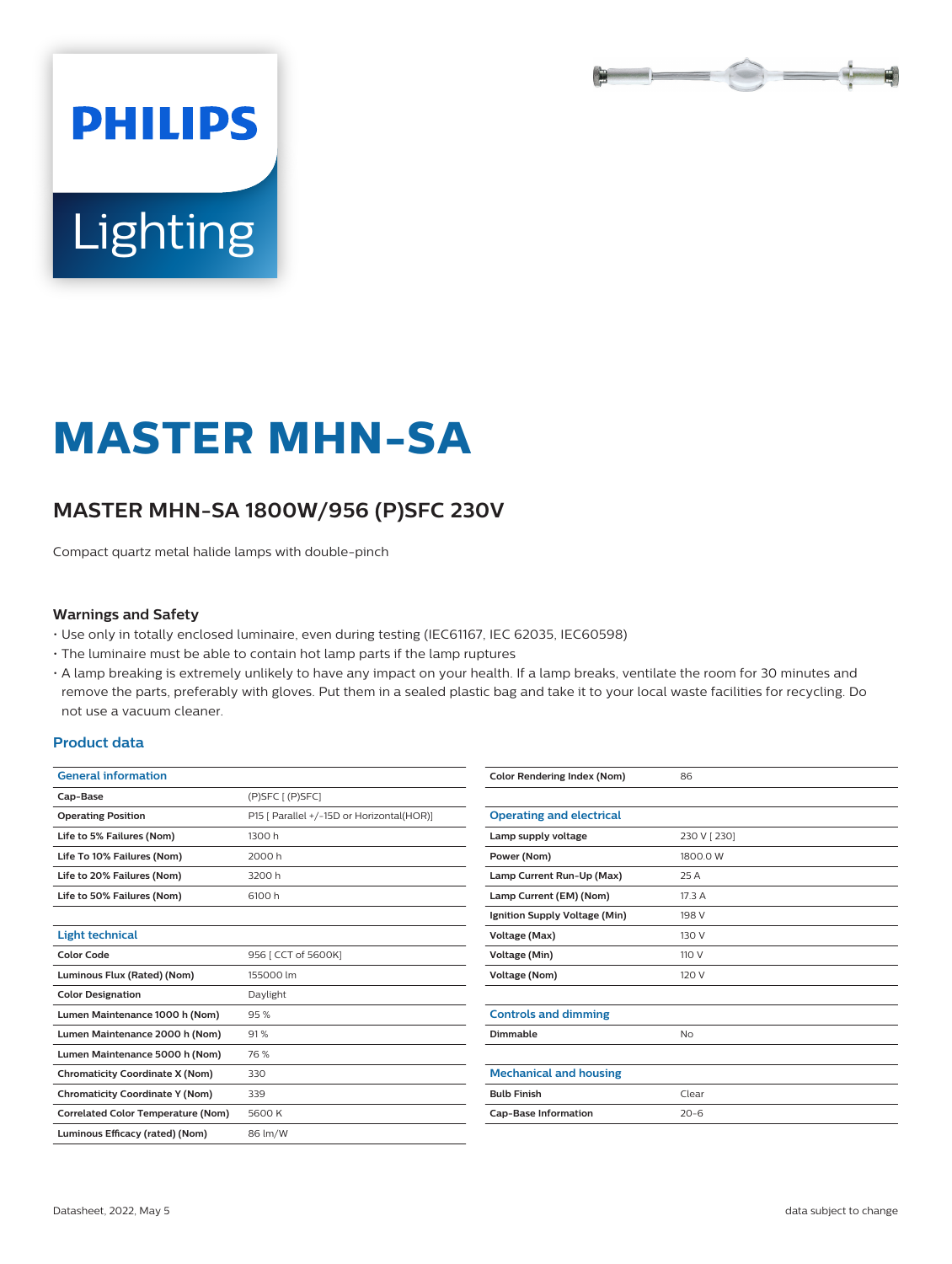## **MASTER MHN-SA**

| <b>Bulb Shape</b>               | TD40 [ TD 40mm] |  |  |
|---------------------------------|-----------------|--|--|
|                                 |                 |  |  |
| <b>Approval and application</b> |                 |  |  |
| Mercury (Hg) Content (Nom)      | 92 mg           |  |  |
| Energy Consumption kWh/1000 h   | 1980 kWh        |  |  |
|                                 |                 |  |  |
| Luminaire design requirements   |                 |  |  |
| <b>Bulb Temperature (Max)</b>   | 980 °C          |  |  |
| Pinch Temperature (Max)         | 300 °C          |  |  |
|                                 |                 |  |  |
| <b>Product data</b>             |                 |  |  |
| Full product code               | 871150020075400 |  |  |

| Order product name                   | MASTER MHN-SA 1800W/956 (P)SFC 230V |  |  |  |
|--------------------------------------|-------------------------------------|--|--|--|
| <b>EAN/UPC - Product</b>             | 8718291548263                       |  |  |  |
| Order code                           | 928078415130                        |  |  |  |
| <b>Numerator - Quantity Per Pack</b> |                                     |  |  |  |
| Numerator - Packs per outer box      |                                     |  |  |  |
| Material Nr. (12NC)                  | 928078415130                        |  |  |  |
| Net Weight (Piece)                   | 0.219 kg                            |  |  |  |
| <b>ILCOS Code</b>                    | MN-1800-H-PSFc20=6-/H               |  |  |  |

### **Dimensional drawing**



| Product                             | $D(max)$ O | $C$ (max)    |
|-------------------------------------|------------|--------------|
| MASTER MHN-SA 1800W/956 (P)SFC 230V | 41 mm      | 25 mm 364 mm |

#### **MASTER MHN-SA 1800W/956 (P)SFC 230V**

#### **Photometric data**



**LDPO\_MHN-SA\_1800W\_230V-Spectral power distribution Colour**